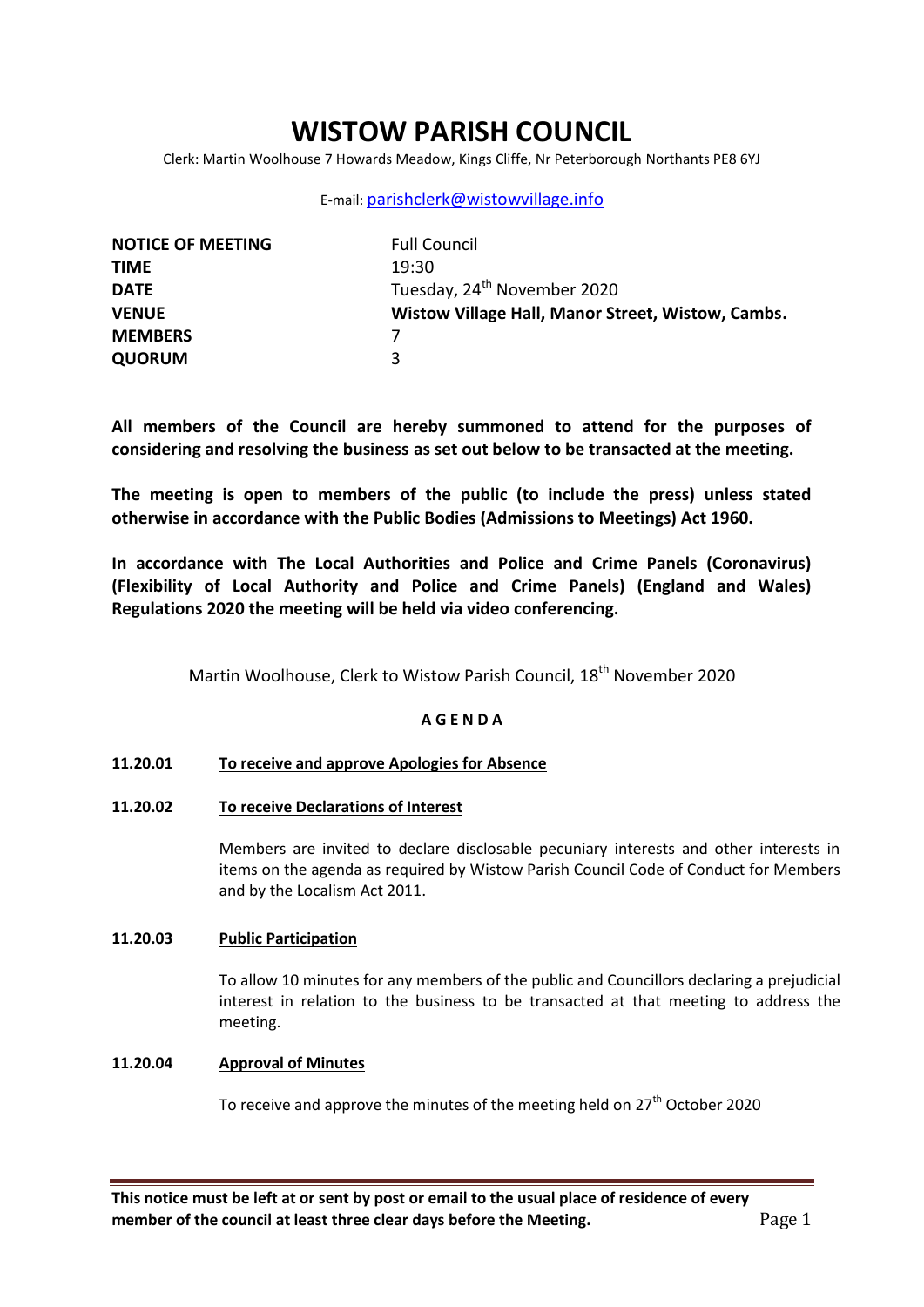### **11.20.05 Matters arising or carried forward from the previous meeting and not covered elsewhere on the agenda.**

- **11.20.05.01** Grass cutting
- **11.20.05.02** Street Lighting
- **11.20.05.03** Defibrillator
- **11.20.05.04 Cemetery**
- **11.20.05.04** Gullies
- **11.20.05.06** Gritting bin

### **11.20.06 County and District Councillor reports**

To receive reports from Cambridgeshire CC and Huntingdonshire DC councillors

#### **11.20.07 Notification of planning items.**

#### **11.20.07.01 Bance Court, Mill Road Appln: 18/02450/LBC**

Variation of Condition 2 (Plans) for to allow the re-positioning of Plot 3 to give greater separation and improve the setting of the curtilage listed adjacent barn (plot 4).

This matter was circulated to Councillors between meetings and there was no planning reason to oppose the application.

#### **11.20.09 Finance**

**11.20.09.01** To approve accounts for payment: 24<sup>th</sup> November 2020

| <b>Date</b> | Ref       | Pavee                 | <b>Description</b>           | Amount £ |
|-------------|-----------|-----------------------|------------------------------|----------|
|             | <b>No</b> |                       |                              |          |
| 24/11/20    |           | Mr M Woolhouse        | Net salary and expenses      | 217.39   |
| 24/11/20    |           | <b>Balfour Beatty</b> | Lighting maintenance yr 2 Q1 | 124.20   |
| 24/11/20    |           | <b>Balfour Beatty</b> | Lighting maintenance yr 2 Q2 | 124.20   |

**11.20.09.02** To note the Income and Expenditure Account for November 2020. (see finance files).

- **11.20.09.03** To note the bank reconciliations for November 2020. (see finance files).
- **11.20.09.04** To note the bank balances in the current and deposit accounts. (see finance files)
- **11.20.09.05** To consider the Precept for 2021/22
- **11.20.09.06** To note the current position on the operation of MetroBank bank accounts

**11.20.09 Traffic, Highways & Road Safety**

**11.20.09.01** Save as referred to below or in correspondence circulated nothing to report this month.

#### **11.20.10 Policing Matters**

**11.20.10.01** Incidents relating to Wistow were included in Correspondence and all alerts are posted to the Parish Council's Facebook page.